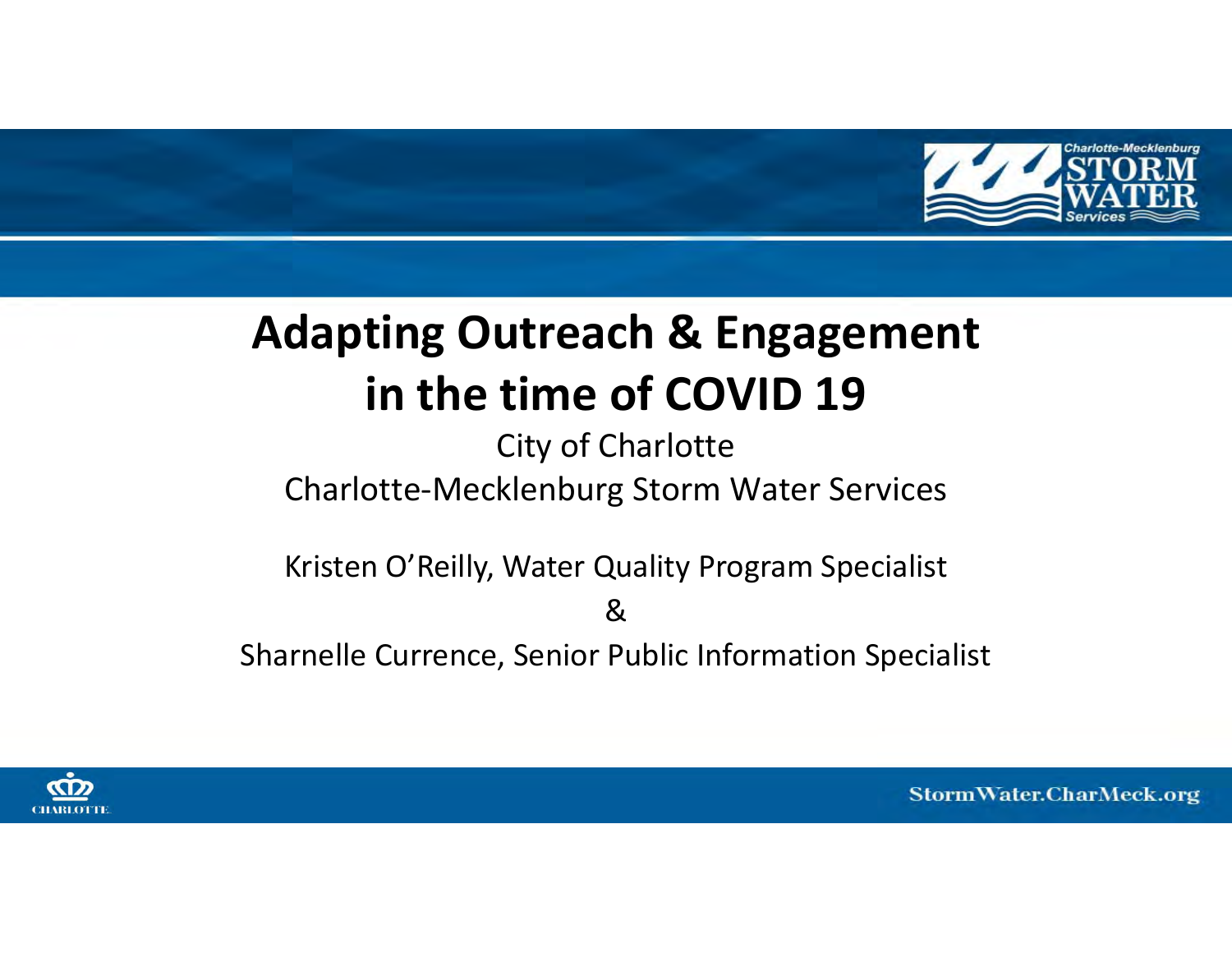# **Adapting Outreach and Engagement**



### **Municipal Training**

- $\bullet$ Pollution Prevention & Good Housekeeping
- •Recognizing and Reporting Illicit Discharges
- •Construction

### **Public Meetings**

### **Online Training Overall**

### **Public Education and Involvement**

- •Virtual School presentations
- $\bullet$ Social Media changes
- $\bullet$ Volunteer Initiative Changes





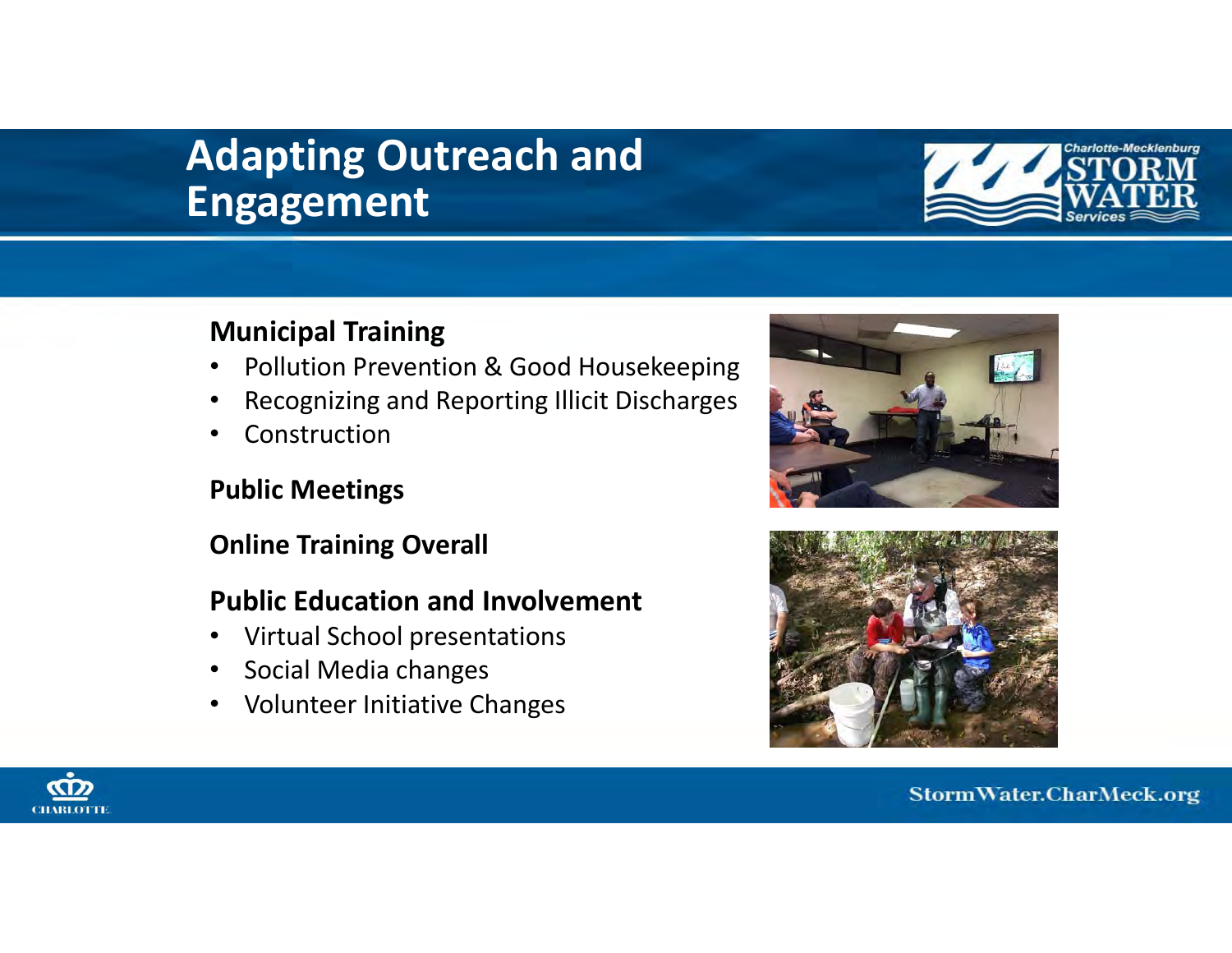

### *Pollution Prevention & Good Housekeeping*





### Outdoor Storage, Waste Disposal, and Fueling

ormwater Pollution Preventio





**Stormwater Pollution Prevention** 



Waste Disposal - Please make sur that waste is covered, the container sare leak proof, and the drain plugs are in place This is true for metaTrecycle dumpsters and municipal waste. "Dumpster julos" can be

Fueling - Caution must be used to: avoid overfilling and spilling. Please do not top off tanks and clean up spills and leaks. If you do have a spill and us absorbent materials, please do not

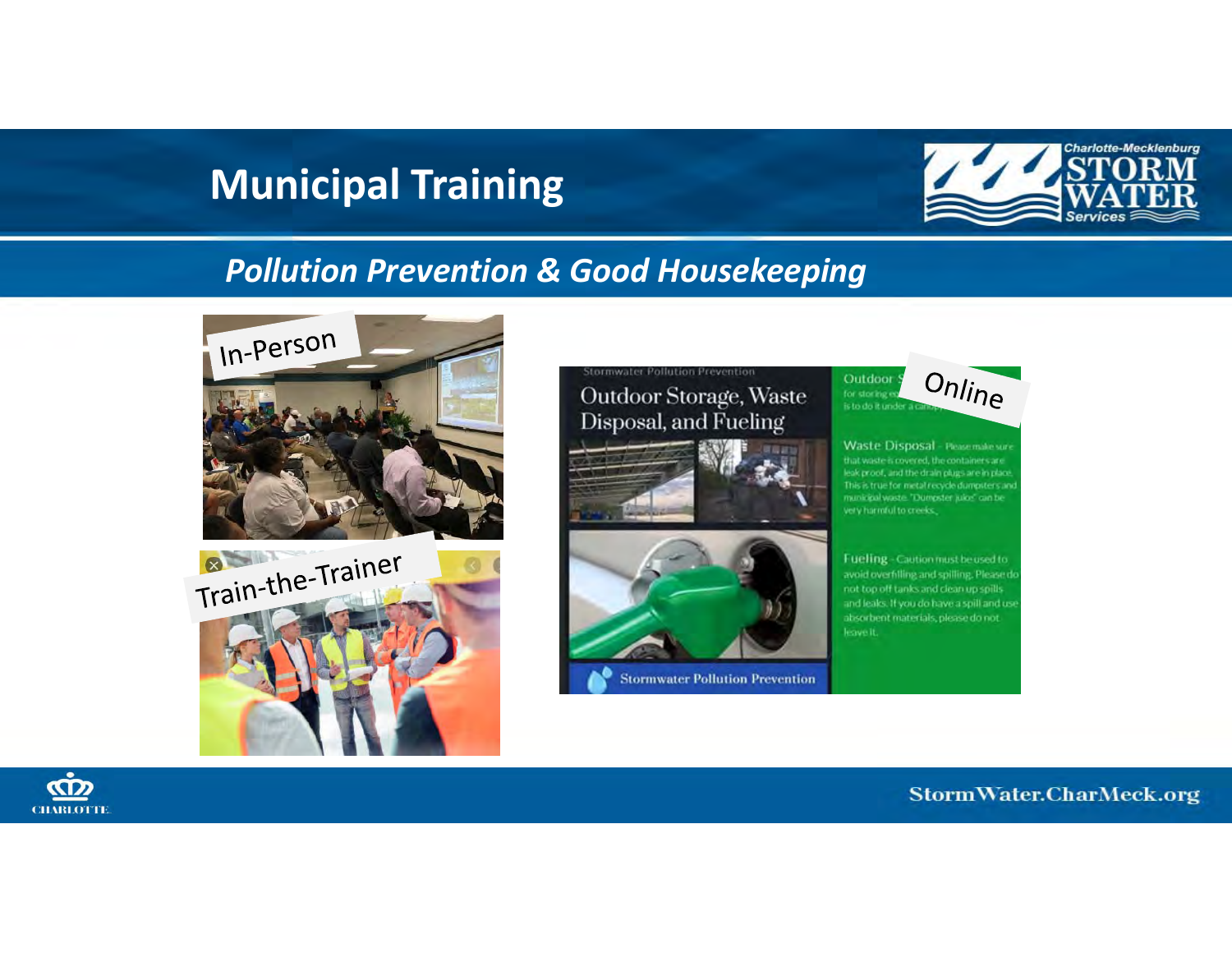

## *Pollution Prevention & Good Housekeeping*

|                            | # of City employees trained  |                              |
|----------------------------|------------------------------|------------------------------|
| <b>Type of Training</b>    | <b>FY19</b>                  | <b>FY20</b>                  |
| In-person<br>presentations | 704                          | 298                          |
| <b>Online Module</b>       | 334<br>(85% completion rate) | 585<br>(69% completion rate) |
| <b>Train the Trainer</b>   | 75<br>(518 vendors)          | 233<br>$(7, 159$ vendors)    |
| <b>Total</b>               | 1,113                        | 1,116                        |

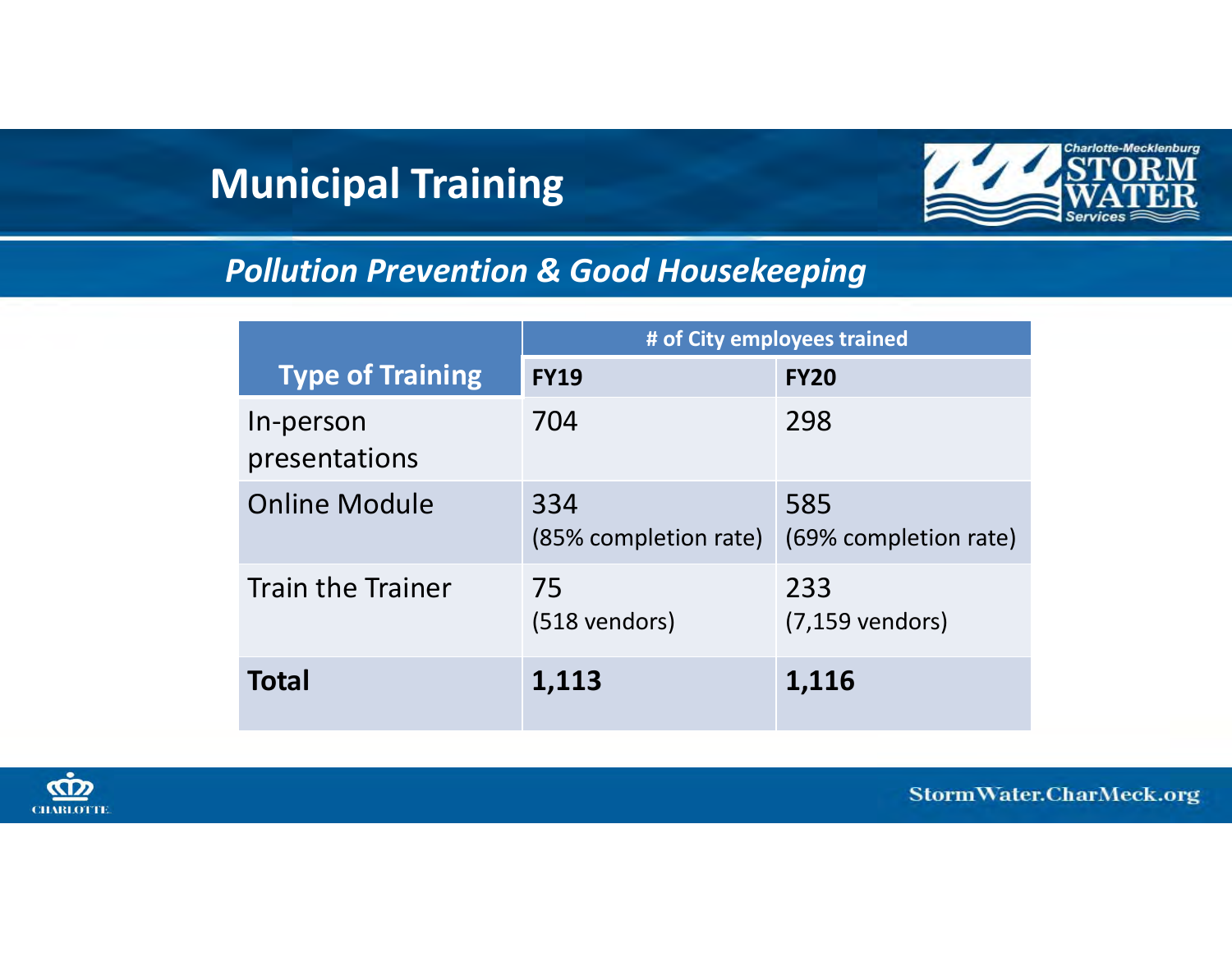

*Recognizing & Reporting Illicit Discharges*

- •Online Contest
- • In-person presentations at staff meetings
- • Variety of tools – posters, booths at employee events, promotional items



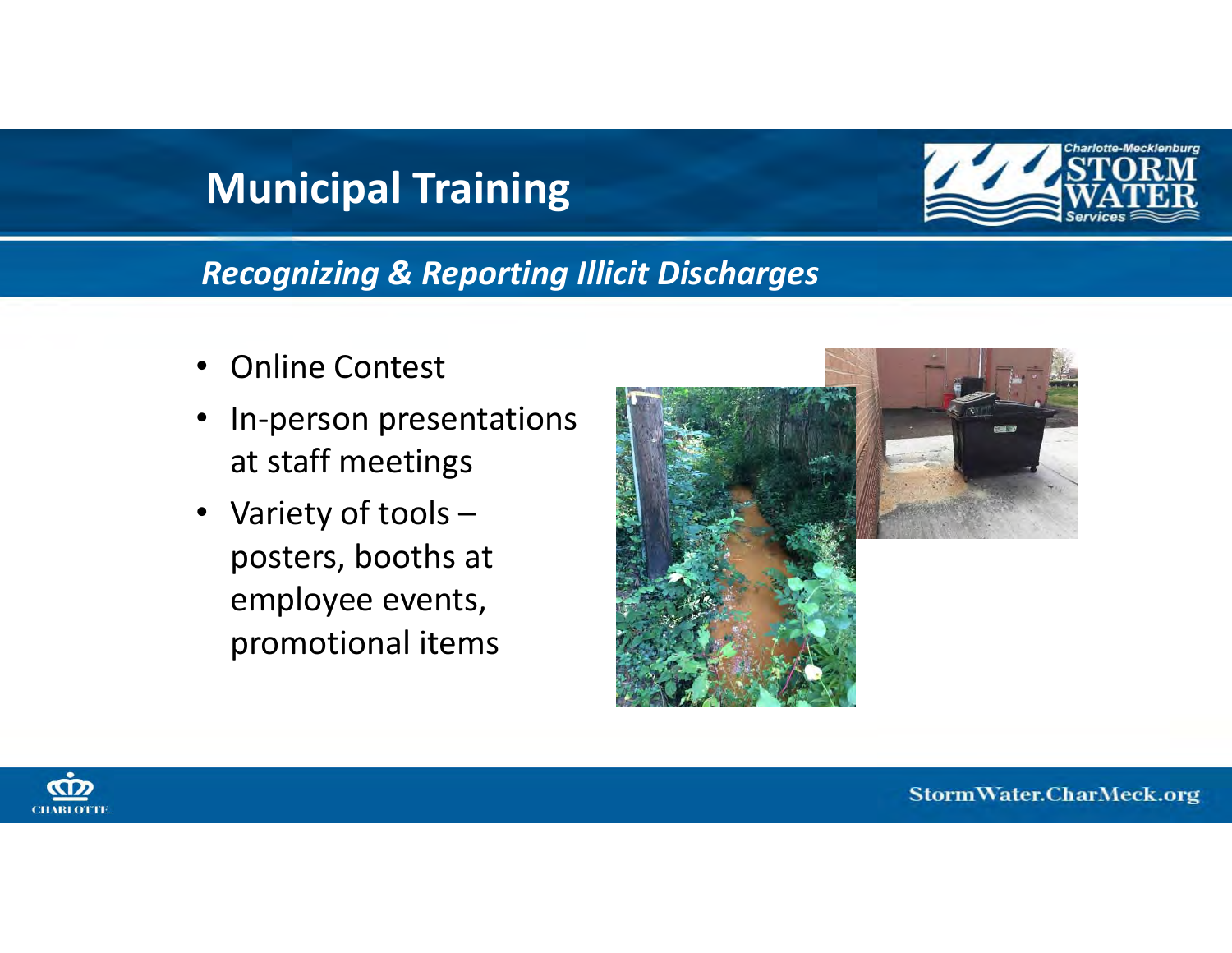

### *Recognizing & Reporting Illicit Discharges*

## **Enter Stormy's Report Pollution Contest**  $F$  Feb. 28 - March 27

WIN A \$25 GIFT CARD! FOUR AWARDED EACH WEEK.

**ZZZ ATOM** 

**CD** CHARLOTTE

Enter on CNET or at ublicinput.com/StormyContest

### **Promotion**

- weekly Light boards
- $\bullet$  weekly "blurbs" in the Crown Weekly e-newsletter
- $\bullet$  web banner on internal City website.
- $\bullet$  posters at Field Operations facilities

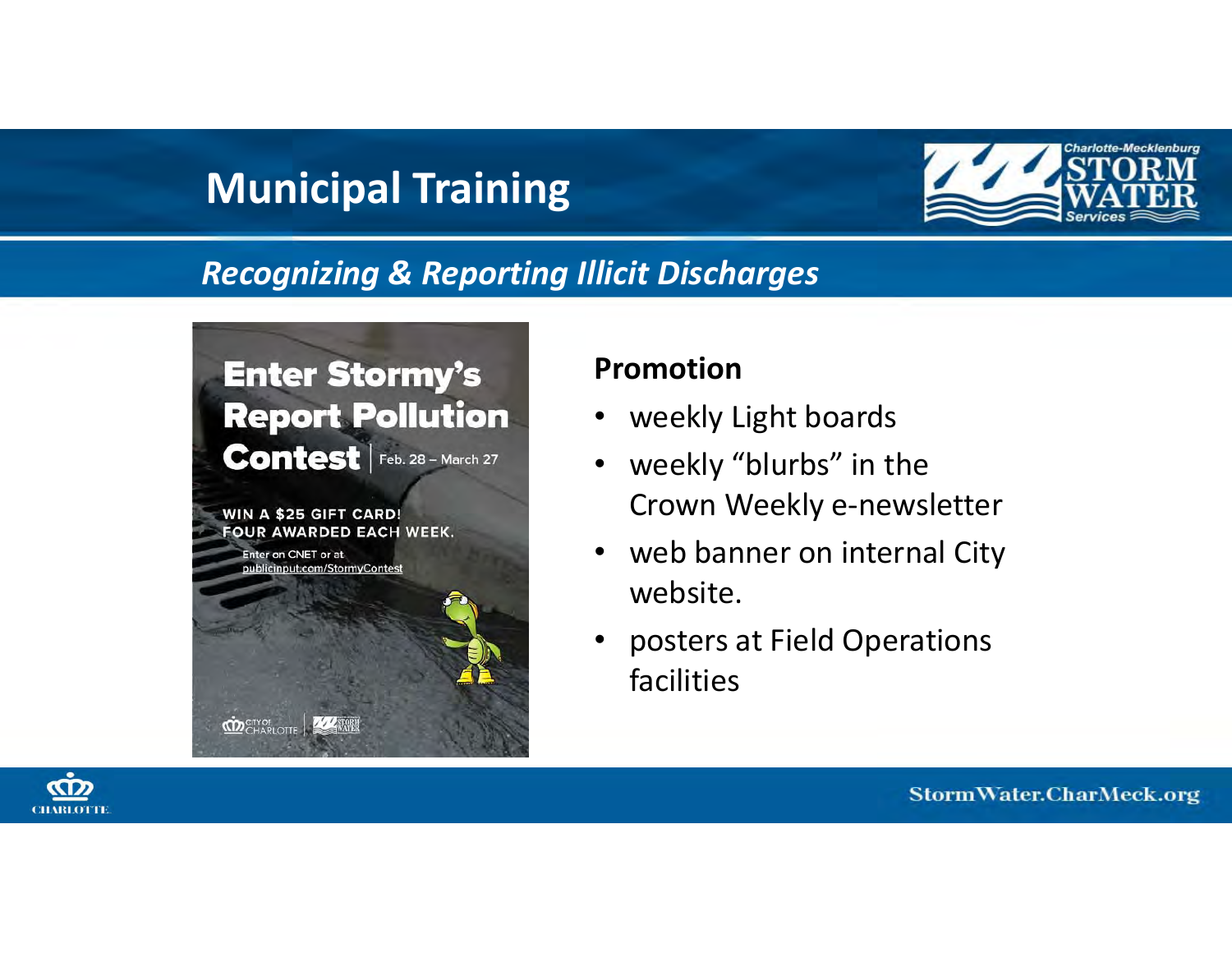### *Construction*



## **Erosion and Sediment Control Certification**

 $\bullet$  Currently being converted to online training.

## **How to Properly Install Rip Rap Video**

• New! Construction Inspectors, Engineers and Contractors.

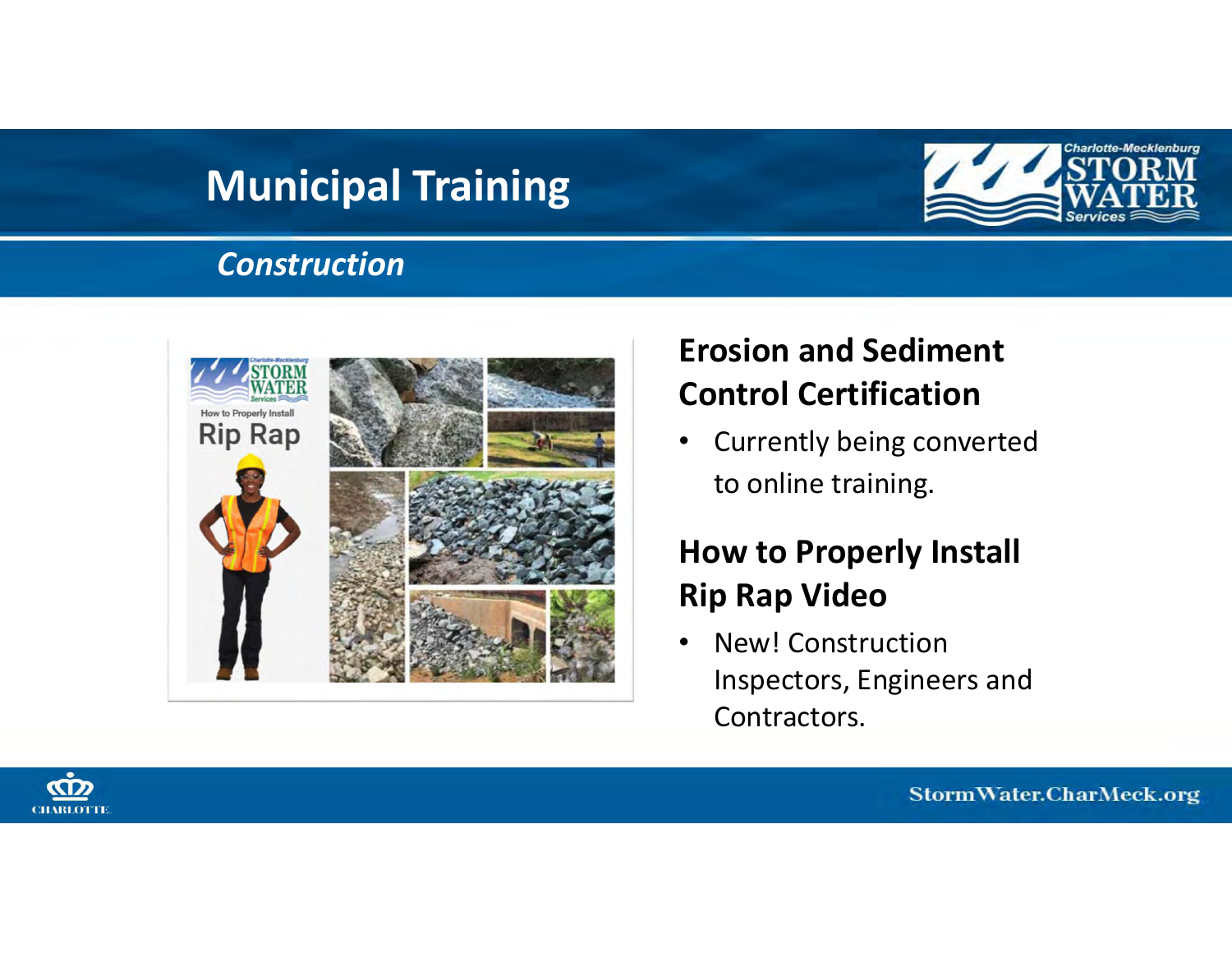# Public Meetings



### **Online Public Meetings**

- $\bullet$  Much greater # participating
- Flexible timing
- Changes in demographics
- Web ex platform and the "White Glove" service



- • Promotion with postcards
- • Pre-registration required

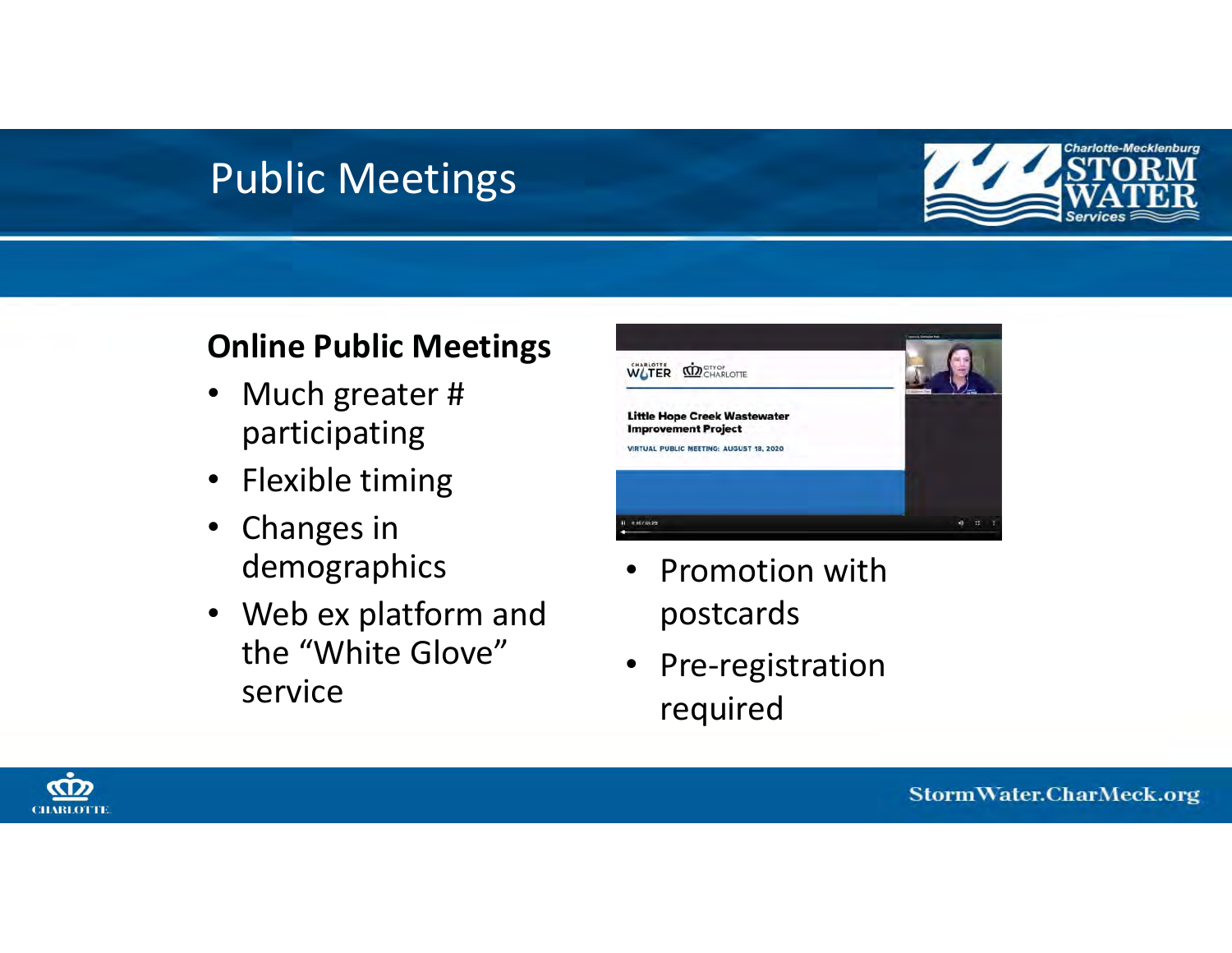# Online Training Overall





- $\bullet$ Shift to all online for the fall.
- $\bullet$  All in-person classes shortened to 2 hours for online. Class size slightly reduced for more interaction.
- $\bullet$  More promotion of free online webinars
- $\bullet$ Virtual Hallways

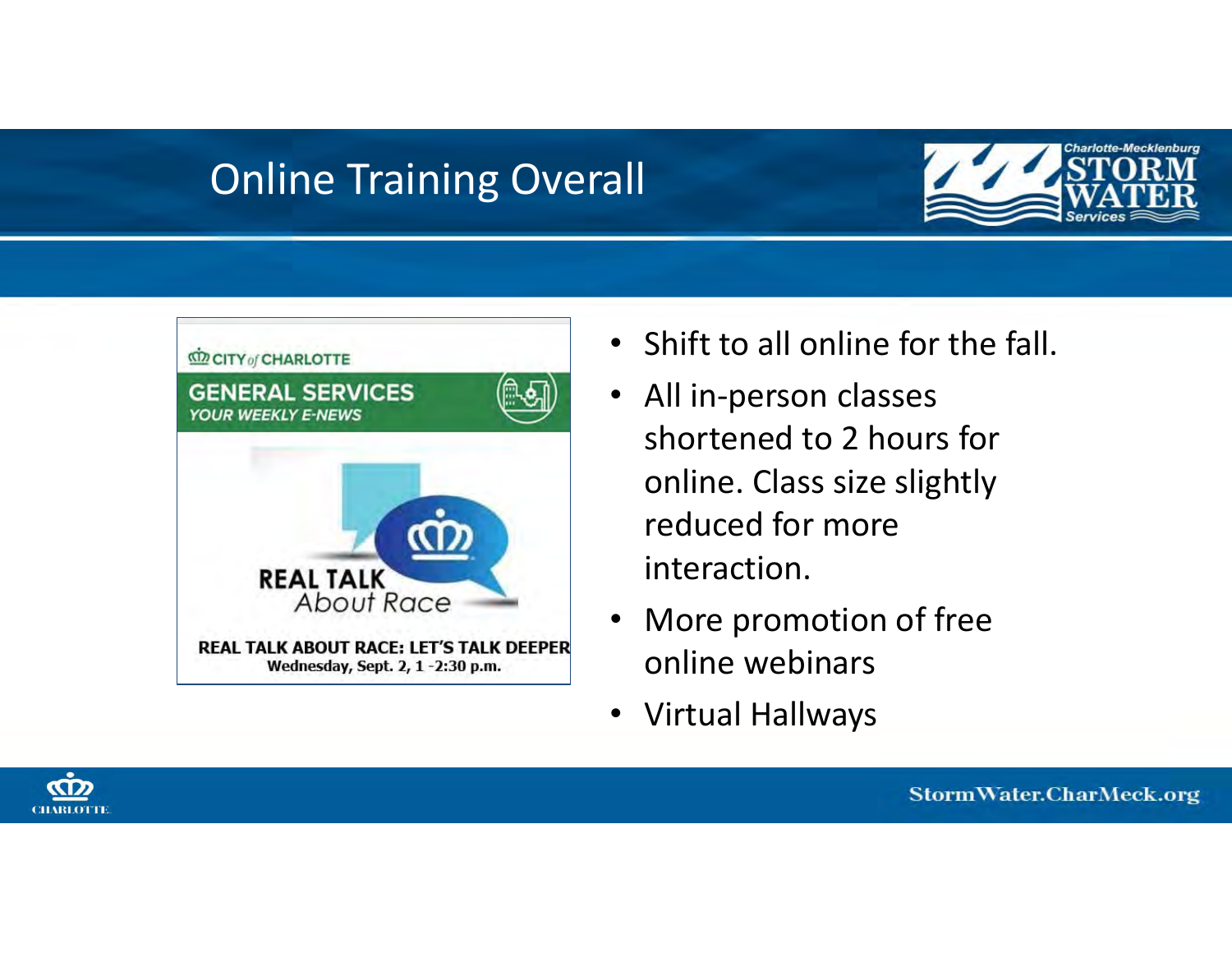

We use a number of different channels to educate the public about stormwater issues and encourage public participation.

- Website
- Social Media
- Print
- Broadcast
- Radio
- Events
- School Presentations





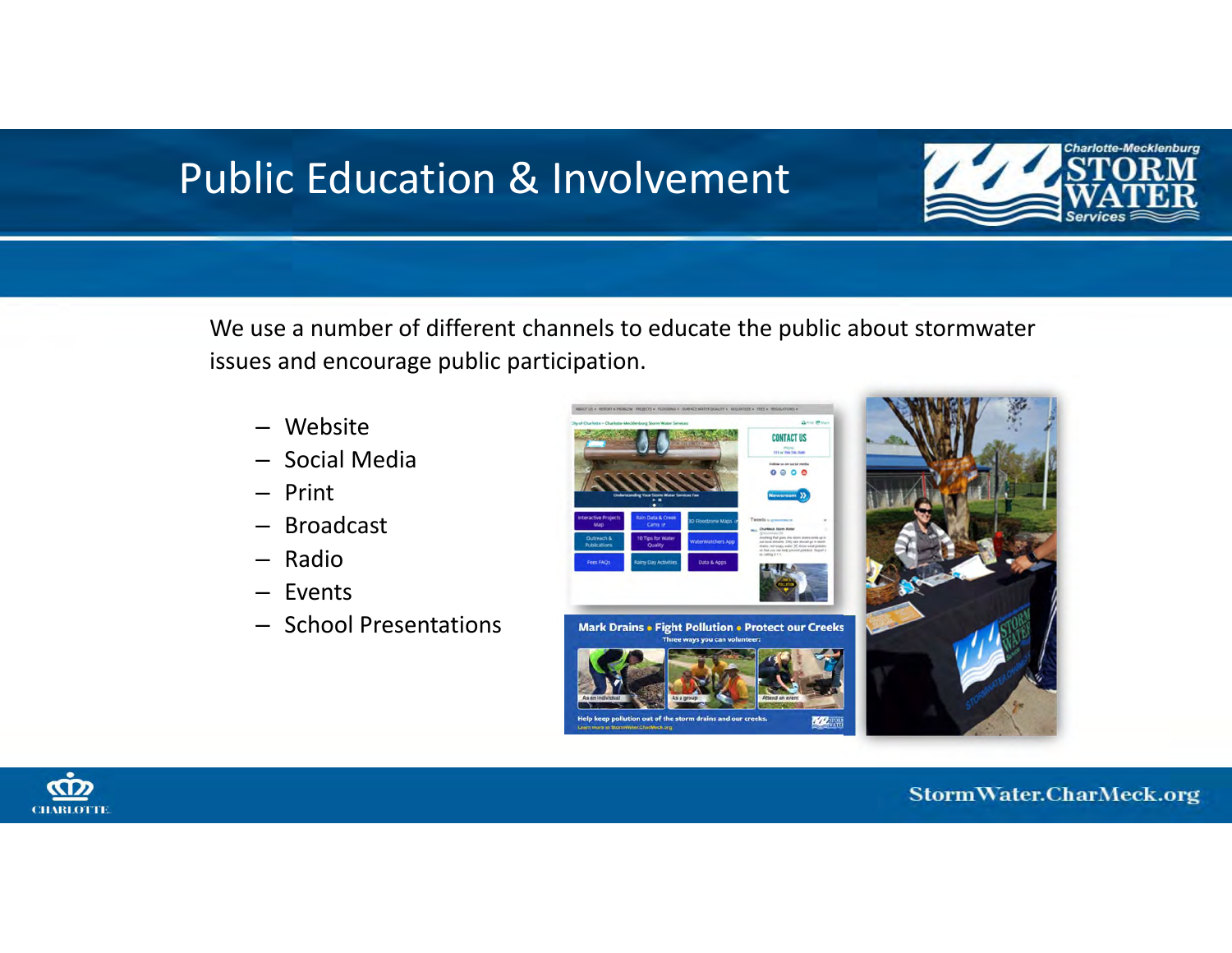

...

- • March 2020
	- Stay at home orders
	- School and business closings
- • Presentations and Events
	- Initially cancelled
		- The Big Spring Clean
		- Creek Week
		- School presentations
	- New Strategy
		- School Presentations
		- Volunteer Events
		- Social media messaging

**Charlotte-Mecklenburg Storm Water** Services<sup>o</sup> Published by Sprout Social March 16 at 1:26 PM · @ Due to COVID-19 and necessary precautions, all Creek

Week activities, including The Big Spring Clean, have been postponed with the hopes of rescheduling in the future. For additional information, please visit StormWater.CharMeck.org.



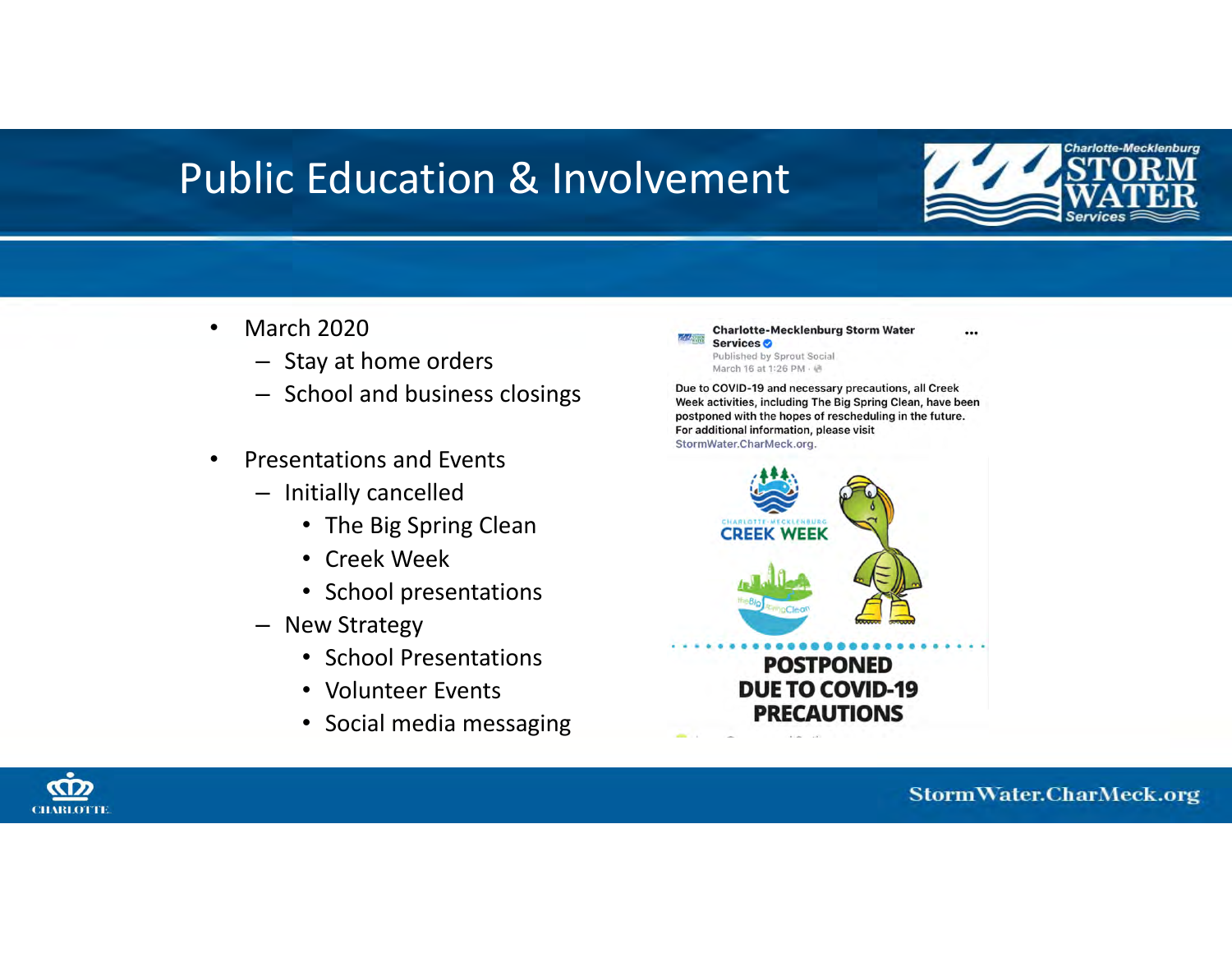

- • Updates to Educational Offerings
	- Video Recordings
		- Enviroscape
		- Floodplain model
	- – Presentation Format
		- Powerpoint
			- Storytime
			- Water Cycle
		- Worksheet
			- Bug Identification Activity
- • Options for Teachers
	- Virtual Q & A
	- Online educational resources and activities
		- Water Wednesday
		- Youtube





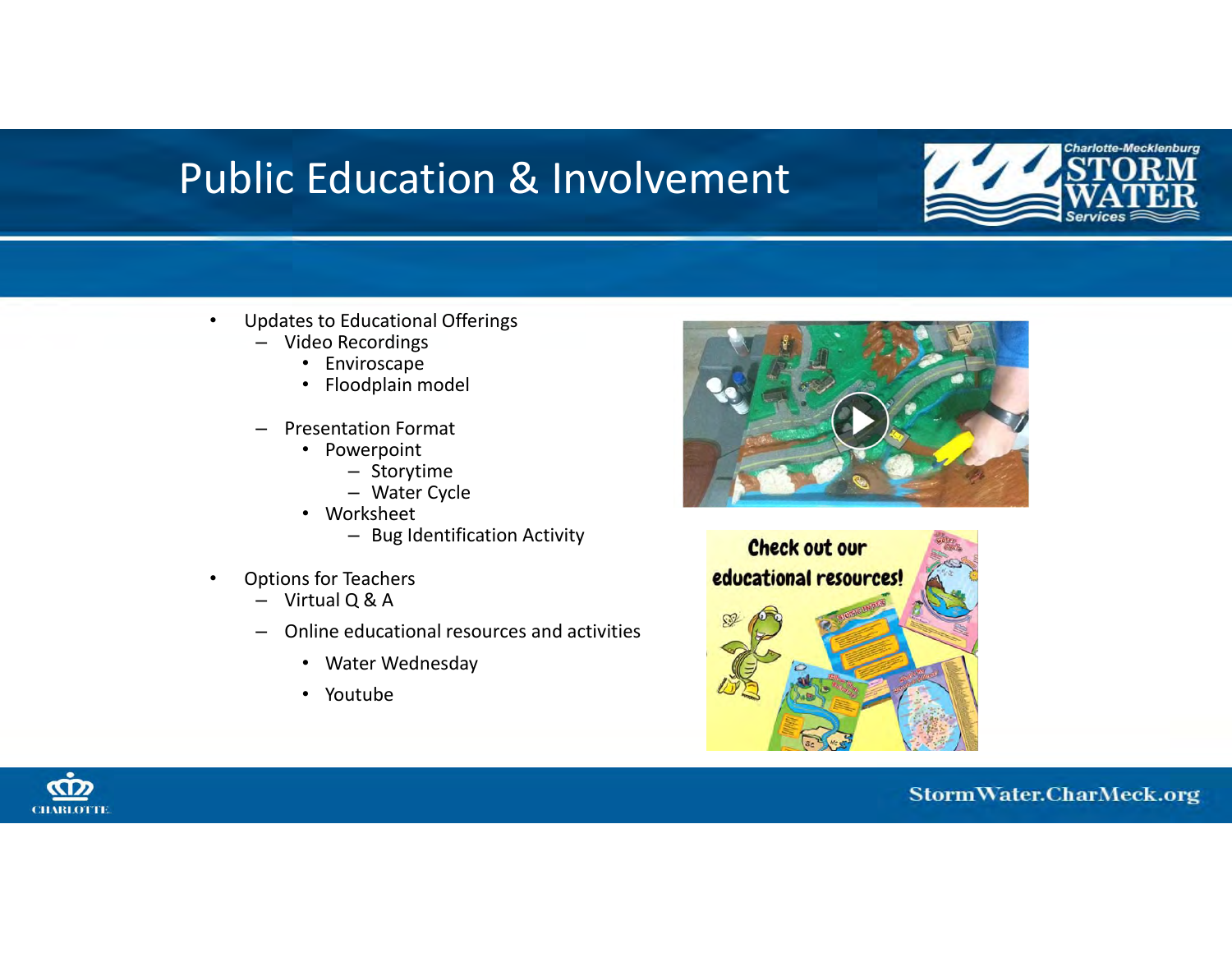

- • Social Media Updates
	- Messaging and Images



Walking your dog more these days? Be sure to refill your poop bag carrier! Scoop the Poop!





**Charlotte-Mecklenburg Storm Water** ...  $\mathcal{L}^{\mathcal{L}}$  ,  $\mathcal{L}_{\text{MSE}}$ Services<sup>o</sup> Published by Sprout Social<br>April 3 at 7:26 AM · (∂

Enjoying your new role as home educator? Why not teach your kids about the stormwater all around them, and how our watershed is so important to the community (and the planet)? Check out our educational content and athome learning activities at https://bit.ly/2UzP5R8



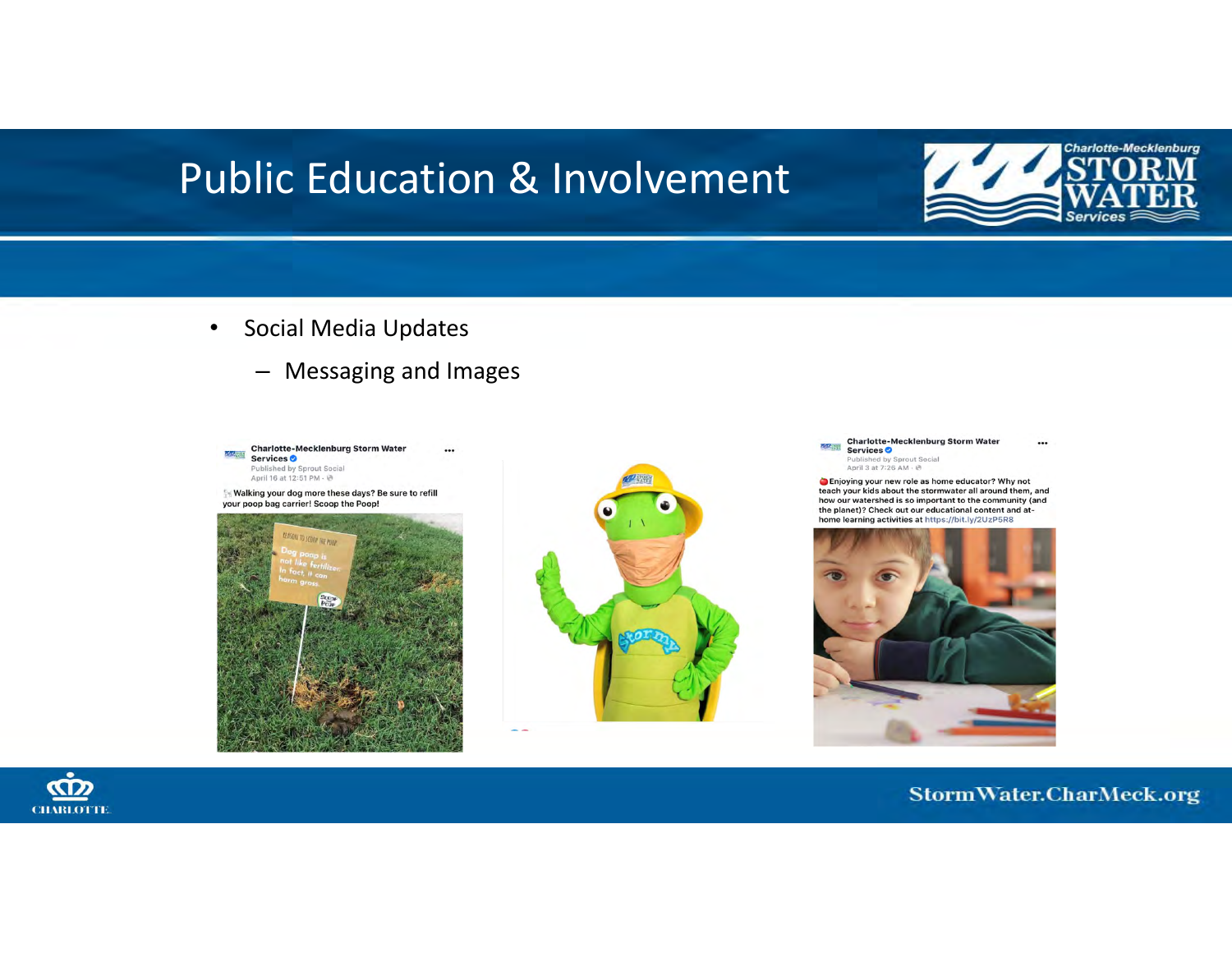

- $\bullet$  Volunteer Initiative Changes
	- Creek Week Challenge
	- Volun-Thursday
	- Streamside Snapshot